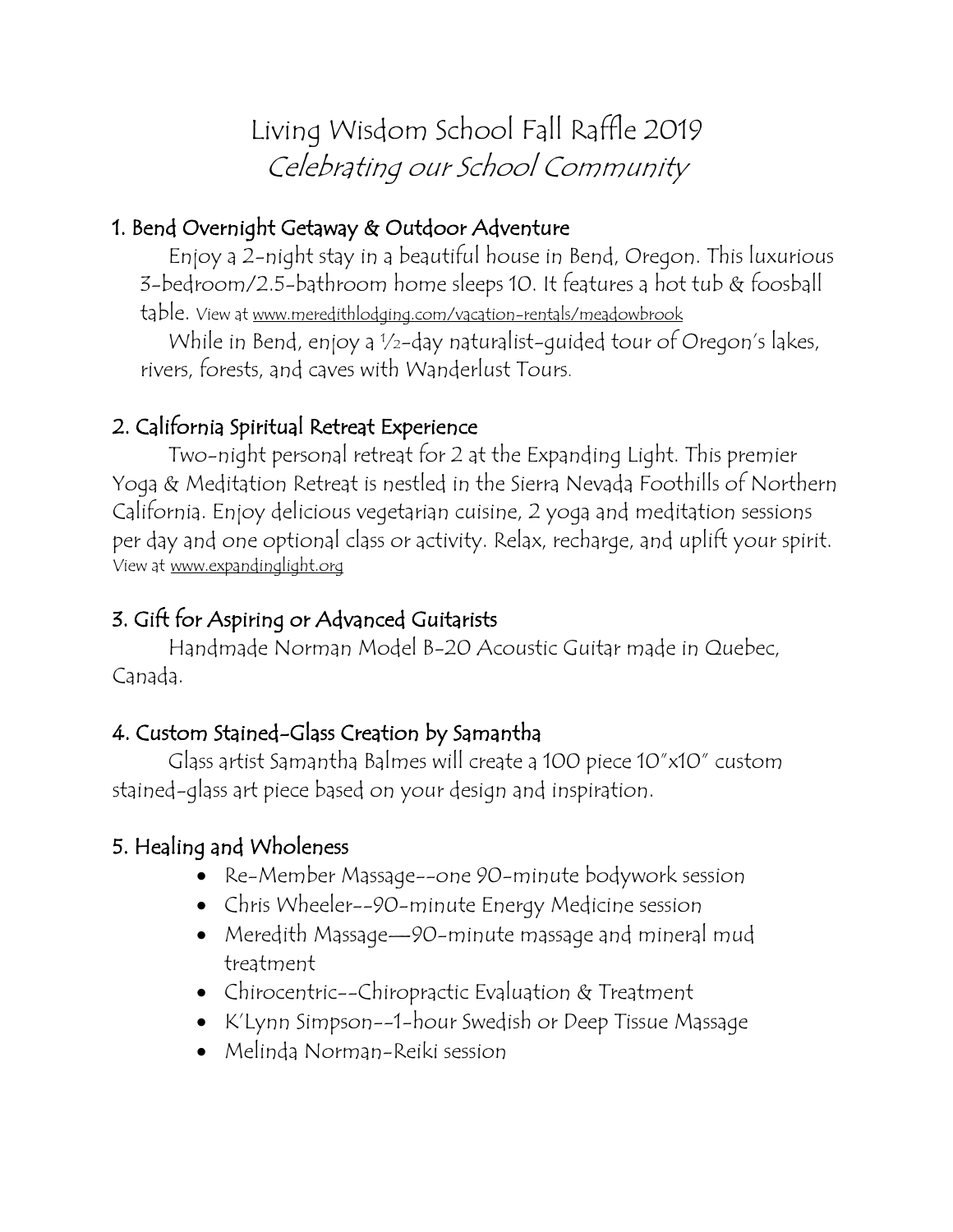### 6. Family Martial Arts Experience

- o Naga-1 month membership & free uniform-little monkeys 4-6 year old
- o Naga-1 month membership & free uniform-7-11 year old
- o Naga-1 month membership & free uniform-teen & young adult
- o Naga-1 month membership & free uniform-moms & dads View at www.nagacommunity.com

## 7. Family Adventures

- Oaks Park-6 roller skating passes
- Wildlife Safari-2 admission tickets
- World Forestry Center-pass for family of 4
- Portland Spirit-Cinnamon Bear Cruise-Admission for 2 adults (Valid November & December only)
- Sherwood Ice Arena-10 passes
- Comedy Sportz-\$60 gift card
- Thinker Toys- Koala Stuffy

## 8. More Family Adventures

- o Oregon Coast Aquarium-2 admission tickets
- o PDX Children's Museum-passes for 4
- o Northwest Children's Theater-2 passes to see Matilda--Dec 7-Jan 5
- o Enchanted Forest-2 admission tickets
- o John's Incredible Pizza-2 admission passes
- o OMSI-2 adult & 2 youth passes
- o Kids at Heart Toys- Plush Animal

### 9. Discover Your Favorite Restaurant

- Por Que' No? Taqueria-\$100 gift certificate
- Dinner at Mingo-\$75 gift certificate
- Nonna Emelia Italian Restaurant- \$40 gift card
- Swagat Indian Restaurant-\$40 gift card
- Seasons & Regions-\$25 gift certificate
- Cruise-In Diner-\$25 gift certificate